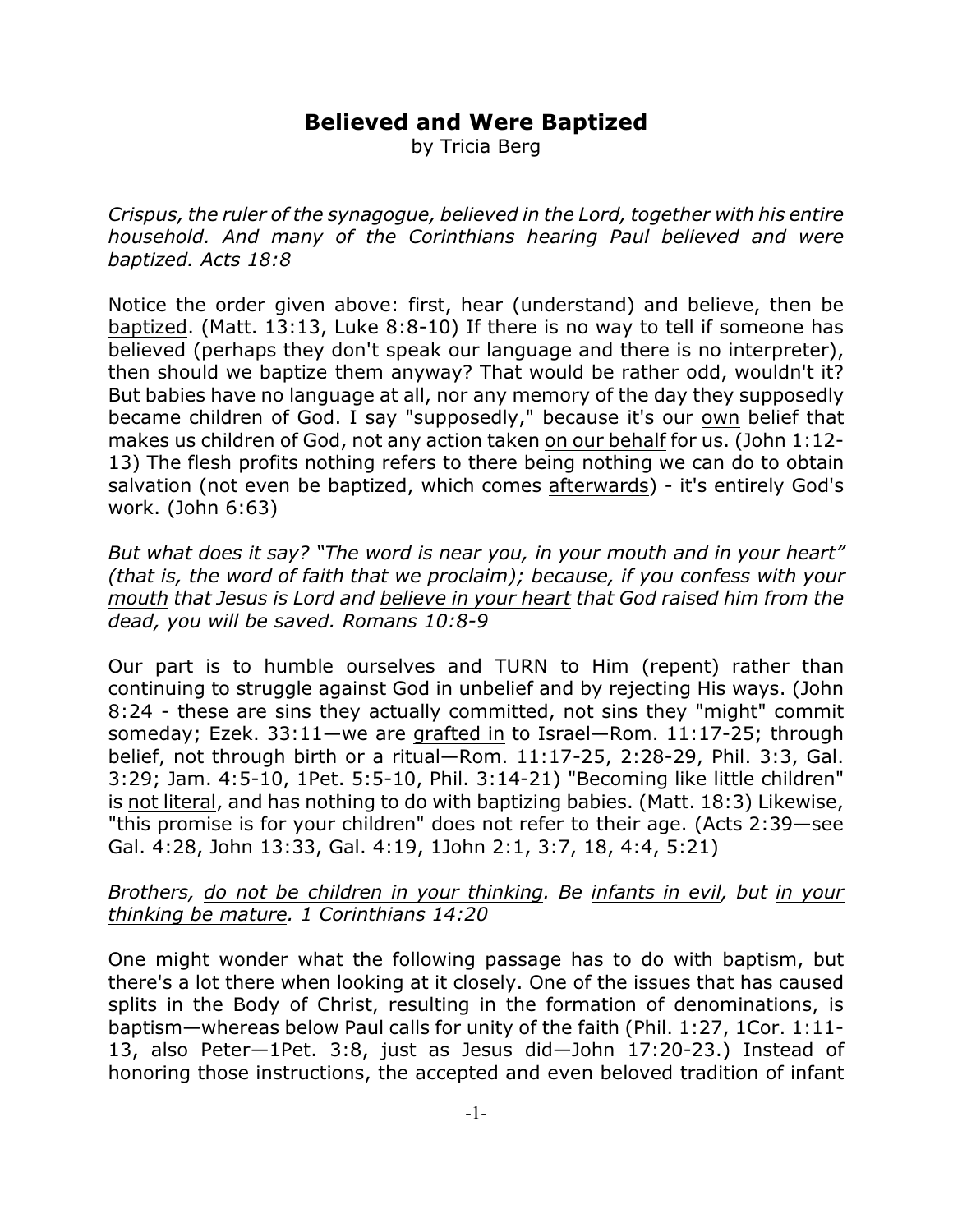baptism has replaced common sense ("maturity in our thinking," if you will—as in the verse quoted above). This has been an accepted practice for such a long time that most people never question it, but the fact is that it's a Roman Catholic tradition that survived the reformation (the entire point of which was to do away with false teachings and unbiblical traditions). Paul tells us that if we have the maturity he calls for in the passage below, we will not be "tossed about" in our doctrine. How do we do that? By trusting in the Bible rather than tradition for our doctrine. The Bereans were commended for comparing what they were told to the Bible. (Acts 17:10-11)

*And he gave the apostles, the prophets, the evangelists, the shepherds and teachers, to equip the saints for the work of ministry, for building up the body of Christ, until we all attain to the unity of the faith and of the knowledge of the Son of God, to mature manhood, to the measure of the stature of the fullness of Christ, so that we may no longer be children, tossed to and fro by the waves and carried about by every wind of doctrine, by human cunning, by craftiness in deceitful schemes. Rather, speaking the truth in love, we are to grow up in every way into him who is the head, into Christ, from whom the whole body, joined and held together by every joint with which it is equipped, when each part is working properly, makes the body grow so that it builds itself up in love. Now this I say and testify in the Lord, that you must no longer walk as the Gentiles do, in the futility of their minds. They are darkened in their understanding, alienated from the life of God because of the ignorance that is in them, due to their hardness of heart. They have become callous and have given themselves up to sensuality, greedy to practice every kind of impurity. But that is not the way you learned Christ!— assuming that you have heard about him and were taught in him, as the truth is in Jesus, to put off your old self, which belongs to your former manner of life and is corrupt through deceitful desires, and to be renewed in the spirit of your minds, and to put on the new self, created after the likeness of God in true righteousness and holiness. Therefore, having put away falsehood, let each one of you speak the truth with his neighbor, for we are members one of another. Ephesians 4:11-25*

Continuing on in our observations, we see above that once we BELIEVE, we are to "put off our old self" (which is what water baptism signifies—the death of our sinful flesh). How does a brand new baby put off their old self and their former manner of life? How do they walk in the newness of life (whereas "walking" implies that we DO something that shows we're either washed and regenerated, or not).

*Do you not know that all of us who have been baptized into Christ Jesus were baptized into his death? We were buried therefore with him by baptism*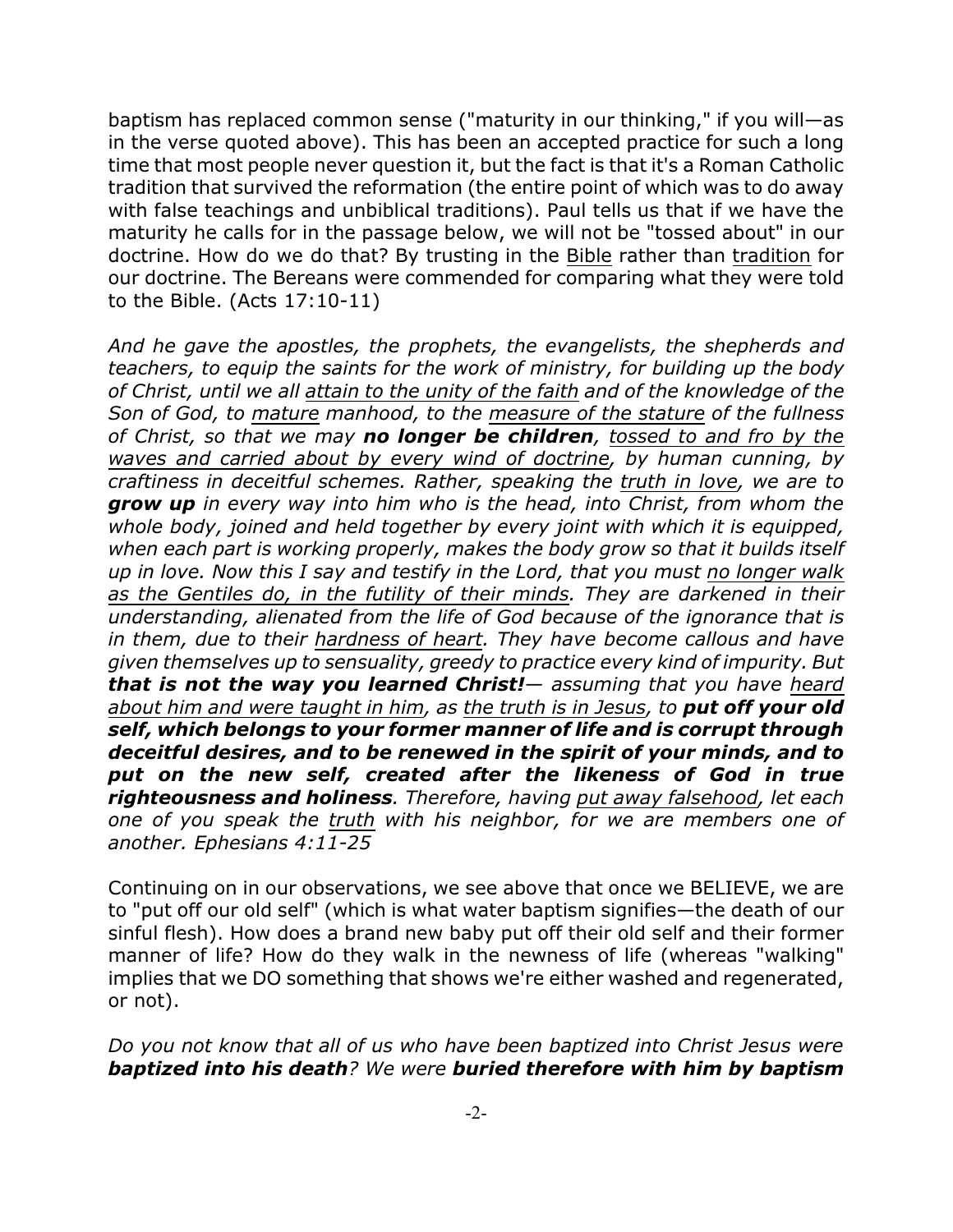*into death, in order that, just as Christ was raised from the dead by the glory of the Father, we too might walk in newness of life. For if we have been united with him in a death like his, we shall certainly be united with him in a resurrection like his. We know that our old self was crucified with him in order that the body of sin might be brought to nothing, so that we would no longer be enslaved to sin. Romans 6:3-6*

For the grace of God has appeared, bringing salvation for all people, **training** *us to renounce ungodliness and worldly passions, and to live selfcontrolled, upright, and godly lives in the present age, waiting for our blessed hope, the appearing of the glory of our great God and Savior Jesus Christ, who gave himself for us to redeem us from all lawlessness and to purify for himself a people for his own possession who are zealous for good works. Declare these things; exhort and rebuke with all authority. Let no one disregard you. Remind them to be submissive to rulers and authorities, to be obedient, to be ready for every good work, to speak evil of no one, to avoid quarreling, to be gentle, and to show perfect courtesy toward all people. For we ourselves were once foolish, disobedient, led astray, slaves to various passions and pleasures, passing our days in malice and envy, hated by others and hating one another. But when the goodness and loving kindness of God our Savior appeared, he saved us, not because of works done by us in righteousness, but according to his own mercy, by the washing of regeneration and renewal of the Holy Spirit, whom he poured out on us richly through Jesus Christ our Savior, so that being justified by his grace we might become heirs according to the hope of eternal life. The saying is trustworthy, and I want you to insist on these things, so that those who have believed in God may be careful to devote themselves to good works. These things are excellent and profitable for people. Titus 2:11-3:8*

The fruit of the SPIRIT (who indwells those who genuinely believe) and of the FLESH (which has NOT been washed and regenerated, as evidenced by what the person makes a practice of, its "fruit") are contrasted against one another in Gal. 5:19-24 (also see Matt. 7:17-20). We can tell when someone is enslaved to sin by their actions, can't we? They are not controlled by the Spirit, but by their flesh. Jesus came to SAVE sinners, not so that they could continue in their sin. (Luke 19:10, Mark 2:17—what kind of doctor leaves the patients sick? Certainly the Great Physician doesn't leave His patients enslaved to sin, does He?! Matt. 9:12, Luke 5:31; Rom. 6:1-2, 14-15, 16, John 8:34-36, 2Pet. 2:19, 1Cor. 6:12- 13) We all have the sinful nature, but it's what we do because of it that shows how we're filthy on the inside—that filth makes its way OUT. (Mark 7:21-23) That's why we work OUT (not for) our salvation. (Phil. 2:12-16) What we make a practice of (not just slipping and getting back up, but living IN sin) reveals what we are like on the inside.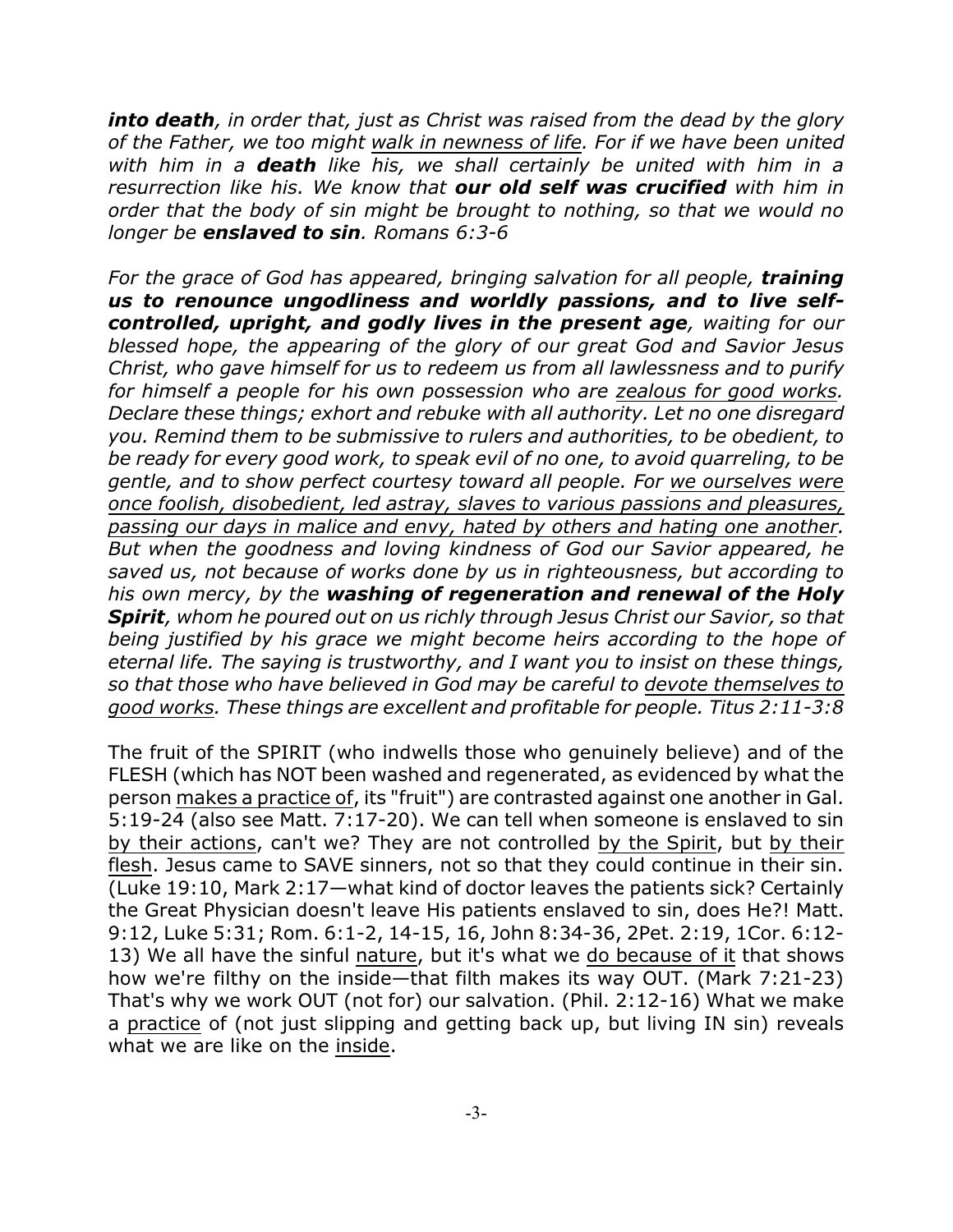When someone who has been "baptized" (sprinkled with water) or actually baptized (in the way that symbolizes the death of the sinful self and resurrection into a new creation in Christ, by submersion), at any age, but nevertheless continues sinning deliberately, persistently and prolongedly, it calls into question whether they really believe or not. We should display progress in our walk with the Lord. (1Tim. 4:15, 2Pet. 1:5-11, Heb. 3:12-14, 1Pet. 2:11, Rom. 16:19, 2Cor. 12:20-21) We are told NOT to be deceived into thinking that children of God can behave like the children of the devil. (1John 3:1-10—"His commands" are not keeping the letter of the law, but the spirit of it—Rom. 2:29, 7:4-6, 2Cor. 3:3-6; 1Cor. 15:34, 1John 1:5-10, 2:15-17, 2:28-29, Jam. 4:4-10, Eph. 5:3-12, 1Cor. 6:9-12, 2Cor. 11:3, Gal. 6:7-8, 2Tim. 3:12-13, Jam. 1:12-27, Rev. 3:19, Heb. 12:5-17.)

*No one who abides in him keeps on sinning; no one who keeps on sinning has either seen him or known him. 1 John 3:6* (Also see John 15:1-10, 1John 5:18.)

*Now the parable is this: The seed is the word of God. The ones along the path are those who have heard; then the devil comes and takes away the word from their hearts, so that they may not believe and be saved. And the ones on the rock are those who, when they hear the word, receive it with joy. But these have no root; they believe for a while, and in time of testing fall away. And as for what fell among the thorns, they are those who hear, but as they go on their way they are choked by the cares and riches and pleasures of life, and their fruit does not mature. As for that in the good soil, they are those who, hearing the word, hold it fast in an honest and good heart, and bear fruit with patience. No one after lighting a lamp covers it with a jar or puts it under a bed, but puts it on a stand, so that those who enter may see the light. For nothing is hidden that will not be made manifest, nor is anything secret that will not be known and come to light. Take care then how you hear, for to the one who has, more will be given, and from the one who has not, even what he thinks that he has will be taken away." Luke 8:11-18*

*Examine yourselves, to see whether you are in the faith. Test yourselves. Or do you not realize this about yourselves, that Jesus Christ is in you?—unless indeed you fail to meet the test! 2 Corinthians 13:5*

Paul doesn't say to us, "examine your baptism certificate or your church attendance record," but "yourselves." A person "fails to meet the test" when their fruits are BAD, because those are not the fruits of the Spirit. (Rom. 8:9, 13-14) This isn't to say anyone is perfect, but someone who truly believes should be sensitive to the conviction of the Holy Spirit in them and repent when they slip (not continue rebelling against God unashamed). Fellowship with God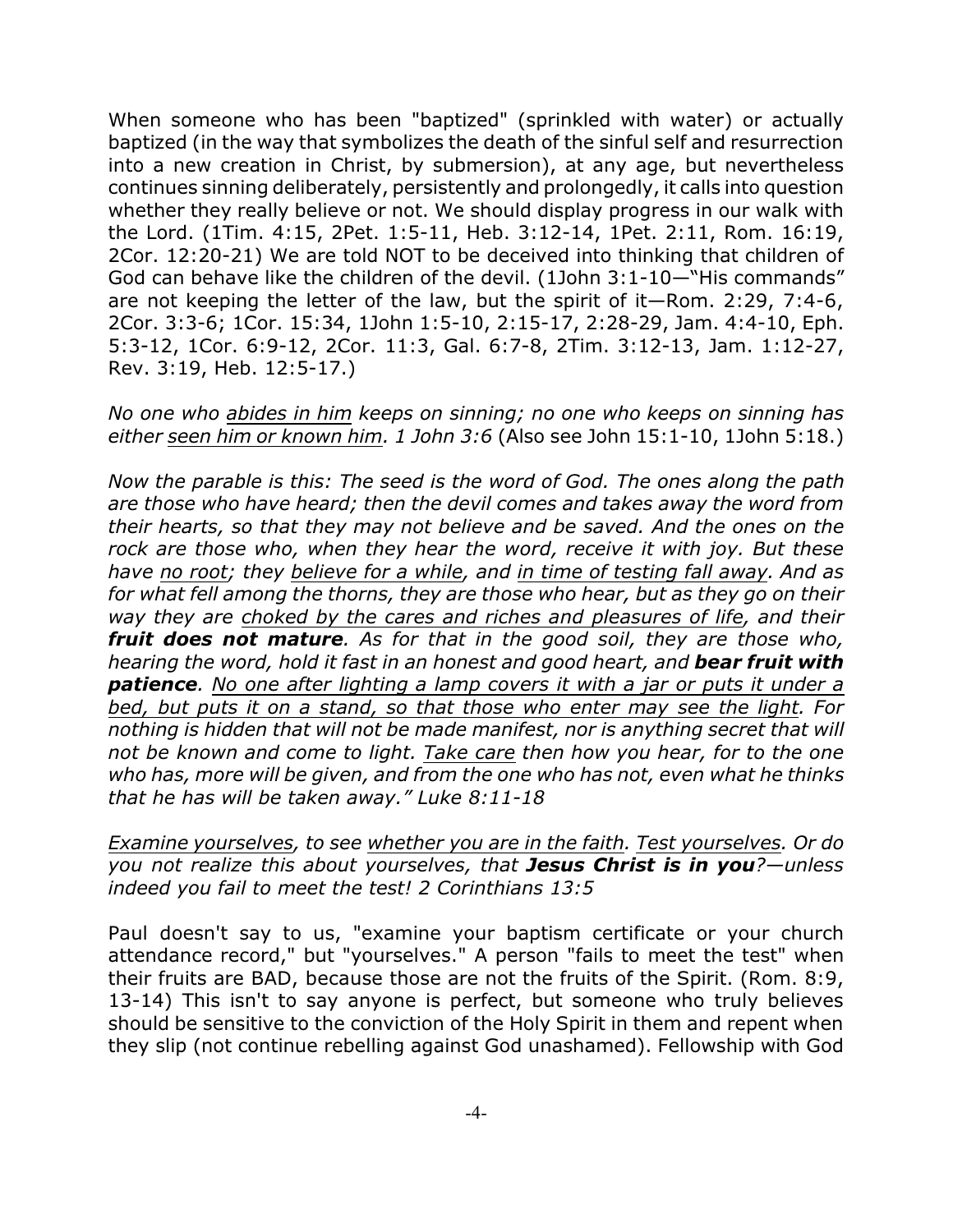and with one another is to be conditioned first upon belief, and then whether or not we are walking in the light. (1John 1:3-2:6, 1Cor. 5-6, John 8:12, Eph. 5:8-12)

But again, baptism in the Bible always comes AFTER belief (Acts 2:41, 8:12-13, 10:45-48, 16:30-34), which is to be confessed with our MOUTHS. If the confession of faith comes right on schedule at a certain age, long AFTER the baptism, then that is NOT biblical. In which case, there would have been no need to divide the Body of Christ over holding to such a tradition. Unbiblical traditions should not have gained a foothold in the way that they did. (Whereas those who call for unity in the church today do so by calling for people to ignore poor doctrine, which is not what Jesus meant.)

## *For with the heart one believes and is justified, and with the mouth one confesses and is saved. Romans 10:10*

For anyone who was "baptized" with the sprinkling of water as a baby (so they have been told—perhaps there are photos, a video or other records of it), that was not biblical. That's not much different than it would be to approach a sleeping person, tell them the gospel and then proceed to sprinkle water on them, calling them "baptized" and a "child of God." Or how about a screaming person who can't even hear you? My infant daughter slept through her baptism and my infant son cried through his—not that either of them would have understood if they had been paying attention. You can probably guess that we were members of a denominational church at that time. We have told our children that we didn't know better, and they should not consider themselves to be baptized. Sadly, they have no desire to do so now—despite having been "trained in the way a child should go" both at home and in parochial school. (Prov. 22:6) (To be fair, one of our children is not hostile to God, but not exactly devoted, either.) I find it hypocritical to think that we can make someone a child of God by our actions of sprinkling them with water and saying the right words, but if it "didn't stick" (because they don't believe when they've grown up), then it's their fault, not ours? The point is that each one is accountable for themselves. No one can save another. (Psa. 49:7-9, Rom. 14:11-12, Gal. 6:4-5) The good news is that God desires all to be saved, and He hears our prayers. (1Tim. 2:1-6) Never stop praying! (1Thess. 5:17)

"One baptism" refers to that of those who have confessed faith in Jesus as their Lord and Savior. (Eph. 4:4-6, Rom. 10:9-10, Heb. 4:14, 10:23, 1John 2:23, 4:15, Luke 12:8) The argument that "household" (in the verse at the top) "must" refer to infants is not very compelling—it's the kind of thing that someone would say who is using human reasoning instead of relying on the Bible's wisdom, in order to justify their tradition. In other passages about households, they praised God, spoke in tongues and sent greetings. So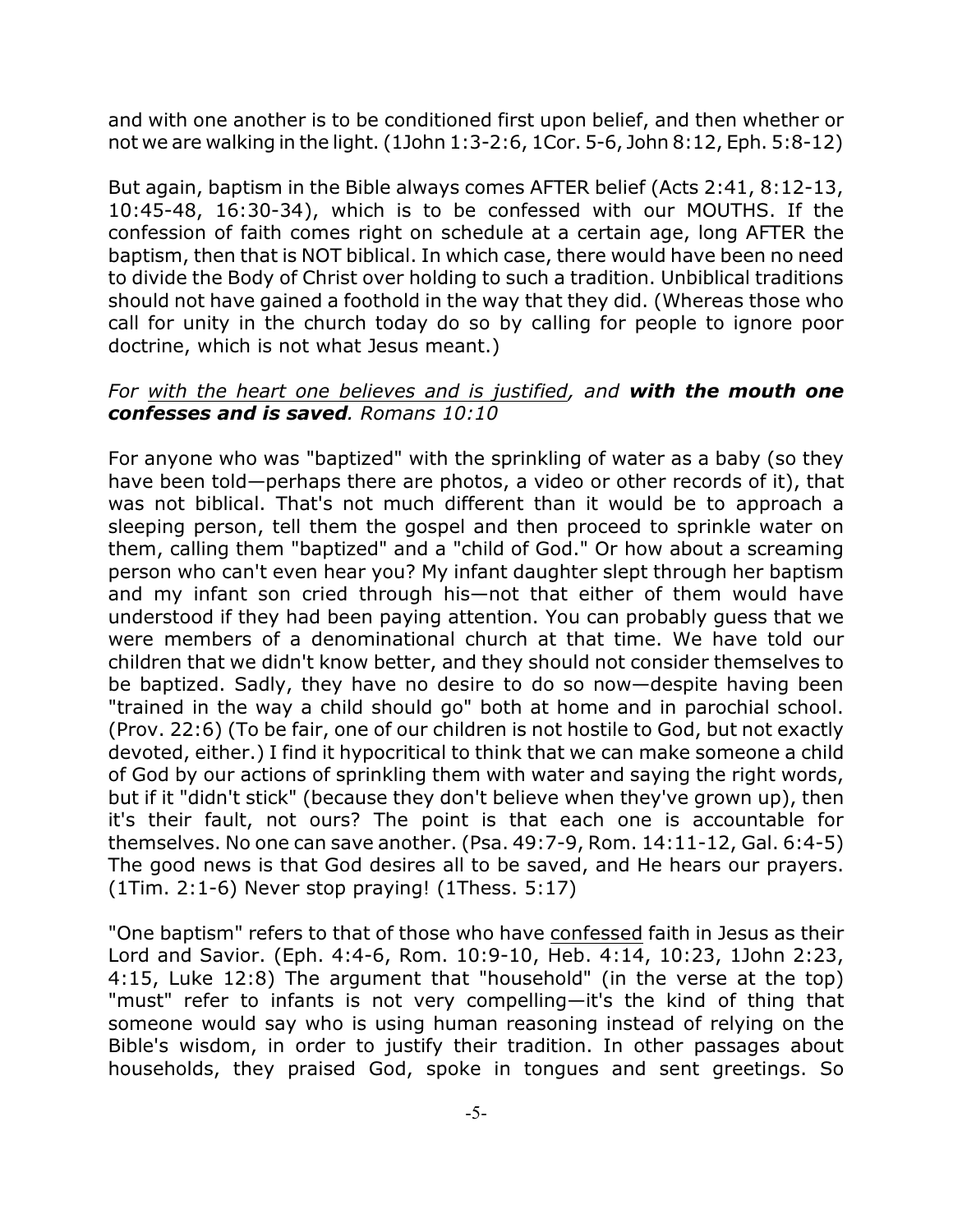according to the line of thought that includes babies in those households, then the infants also did those other things? (And "plentiful water" was needed for baptism because of submersion, which is unlikely to be done to an infant... John 3:23—you don't need much water to sprinkle a few drops on people. However, the method is not as important as the fact that it should occur after belief.)

I'm not telling anyone what to do, but I will share with you that my husband and I (both having been "baptized" when we were either an infant or toddler when our parents were members of denominational churches) were biblically baptized almost five years ago. We are not out of fellowship with any believers for the sole reason that they are members of denominational churches. However, if they think their "flavor" of Christianity is the only "right" way, that is a problem. Or if they believe EITHER that believers in this age are under the law of the Old Covenant, OR that God has no expectations of His children in this age—those are both serious problems as well. I have just updated and expanded my article (my husband calls it a "book" because it ended up being 82 letter-size pages—LOL) about the Hebrew Roots, Torah observance, Sacred Name, etc. movements (and their treatment of Paul). (You can download a pdf here or read online here, where the Bible cites should pop up.) As for grace being a license to sin, that is covered in the same article and also above. Unrestrained sinning is not a fruit of the Spirit, who empowers us to use self-control. (1Thess. 4:3-8, Rom. 7:5-6, 6:20-23, 1Cor. 6:18-20, Gal. 5:13, 1Pet. 2:16)

Baptism does not save, but was commanded for believers (disciples), who are then to obey the commands of Jesus. (Matt. 28:19-20, John 15:8-17, Mark 12:28-34, Rom. 13:8-14, Jam. 1:25) It goes without saying that those who belong to Jesus love Him and desire to obey Him. (John 14:15-26) His commands are not burdensome, and His yoke is light because of the love we have for Him because He first loved us. (1John 4:9-10, 5:1-3, 2:27-28, 4:13, Matt. 11:28-30—whereas the law WAS a heavy burden—Acts 15:10-11, also see Acts 15:28-29, Rom. 6:14-15, Gal. 2:21.) We are saved by belief, which is probably why baptism was not repeated in the second half of Mark 16:16. Most Bible church pastors will want to discuss this before baptizing anyone, so that the believer doesn't view baptism as a work of salvation. (And denominational church pastors can be expected to "toe the party line" on this issue.) It's a matter of obedience to our beloved Savior—it is not a means of obtaining grace or imparting faith, as some teach. (Rom. 10:17)

Written by Tricia Berg, (January 2020), 7 pp. inc. digital scrapbook layout If you have been blessed by this article, you are free to share but do not claim as your own or sell, and do not make modifications and attribute them to me. You can download as many free pdf devotional articles as you wish from my blog: http://layoutfortoday.blogspot.com/ (The most recent articles are at the bottom of the page after you click on the "free pdf downloads" link.) You can also read this article there, where the Bible verses should pop up when you hover over the cites.